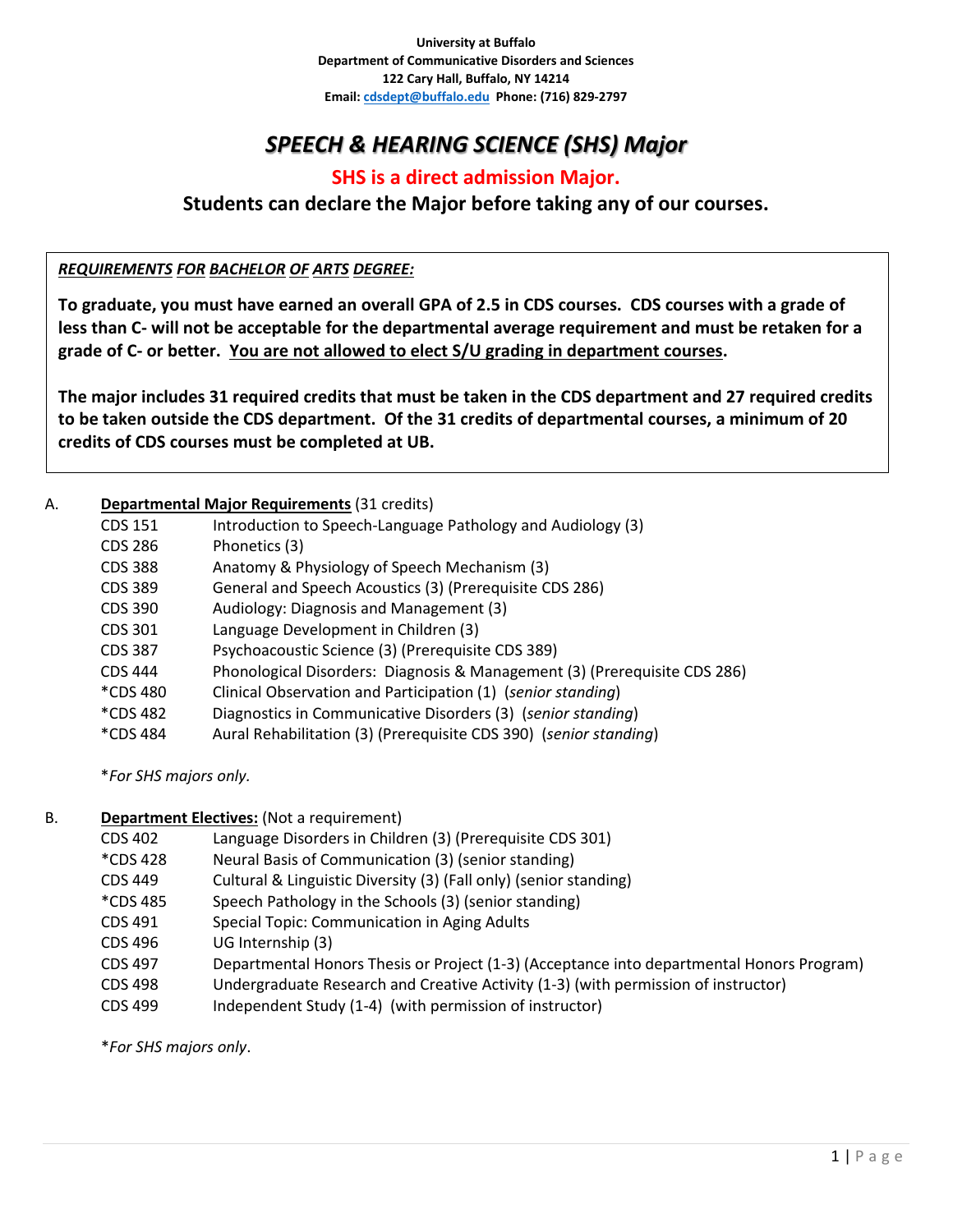C. **Courses Required Outside the CDS Department:** (Minimum 27 credits) These can be taken S/U. Note that courses taken to satisfy the UB curriculum/general education requirements may **NOT** be taken for S/U grading.

### 1. **Technical Skills:** (6 credits or more)

- a. Statistics Course (3 credits or more) Choose **ONE** of the following courses: PSY 207; SOC 294; SSC 225; STA 119; CEP 207 or STA 111
- b. Computer Course (4 credits) - Choose **ONE** of the following courses: CSE 101 Computers: A General Intro (4 credits) or MGQ 201 Introduction to Computers and Statistics (4 credits)

### 2. **Human Biology Requirement**:

Choose **ONE** for a total of 3 credits or more:

| BIO 129 LEC | Perspectives in Human Biology (3)                             |
|-------------|---------------------------------------------------------------|
| BIO 130 LEC | Perspectives in Human Biology (3)                             |
| BIO 200 LEC | Evolutionary Biology (5)                                      |
| ES 207 LEC  | Fundamentals of Human Form and Function – (online course) (4) |
| PAS 113 LEC | Human Anatomy (4)                                             |
| SW 101 LEC  | The Social Context and Human Biology – (online course) (3)    |

## 3. **Physical Science Requirement**:

Choose **ONE** for a total of 3 credits or more:

ANY (3 credit) Chemistry course (CHE) ANY (3 credit) Physics course (PHY)

### 4. **Math Requirement**:

Choose **ONE** for 3 credits or more:

- MTH 115 Survey of Algebra and Trigonometry (4)
- MTH 121 Survey of Calculus and Its Applications I (4)
- MTH 141 College Calculus I (4)
- ULC 148 Pre-Calculus Intermediate Algebra and Trigonometry (4)

### 5. **Linguistics Requirement**:

**Choose ONE** of the following: (3 credits) **OR** an upper level 300 or 400 LIN course other than LIN 355 and LIN 496.

- LIN 205 Introduction to Linguistic Analysis (3)
- LIN 207 Language, Society and the Individual (3)